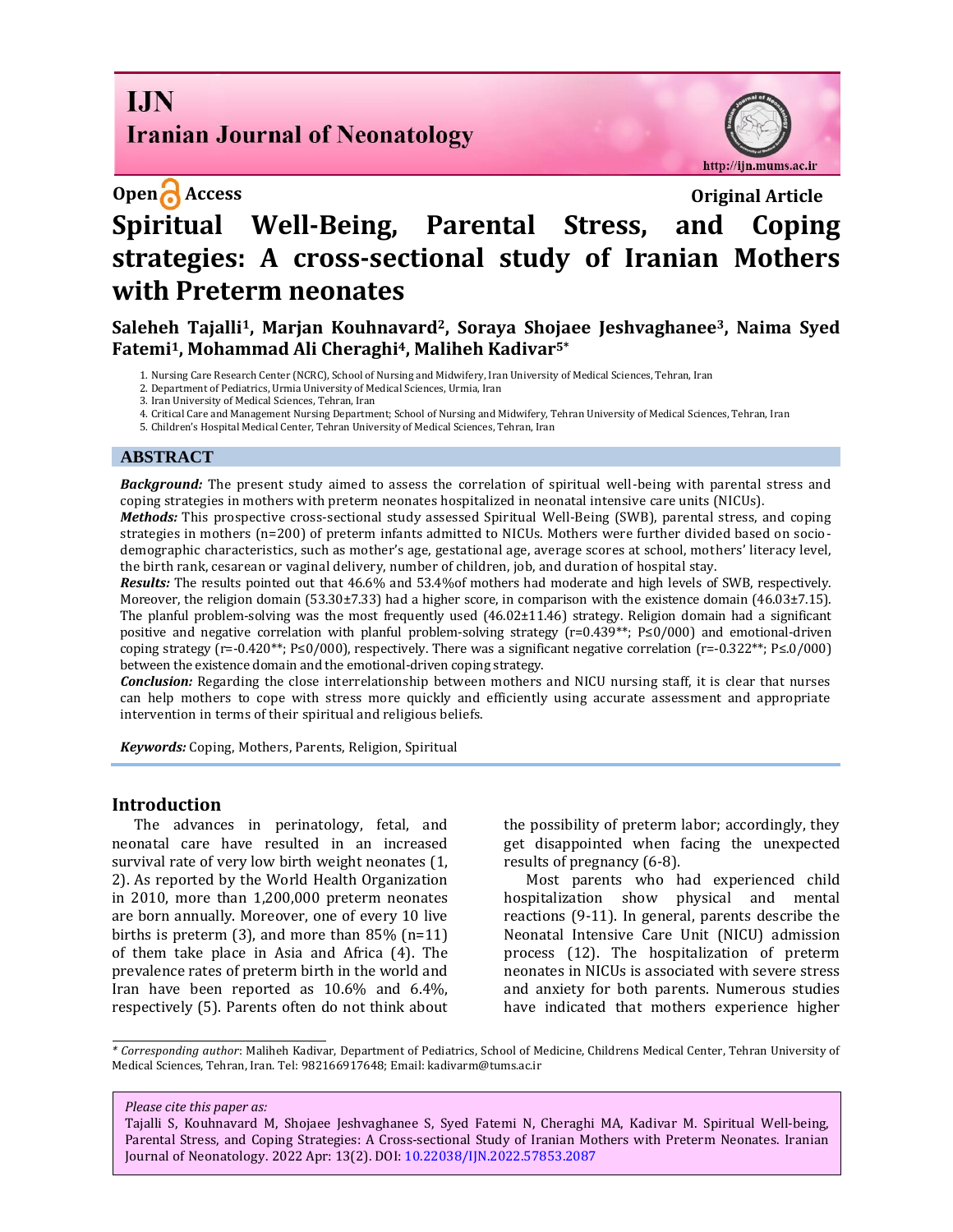levels of stress and anxiety, compared to fathers (13-15). In most cases, nurses notice the signs and symptoms of anxiety, fear, and disabilities in mothers with preterm neonates. These nurses can play an effective and supportive role for parents in coping with stress owing to their close contact with their neonates (16).

Coping refers to a behavioral or cognitive process that is used to reduce, tolerate, or control internal and external stresses that are unbearable or out of balance. Individual coping strategies are related to physical and mental health (17). North American Nursing Diagnosis Association (NANDA) provided a standardized language for evaluating the coping process. The NANDA defines ineffective coping, as a nursing diagnosis, inability to/from a valid appraisal of internal or external stressors, inadequate choices of practical responses, and/or to access or use available resources. Therefore, instructing parents on problem-solving, decisionmaking, as well as childrearing and parenting skills, or referring them to programs where these skills can be obtained is strongly suggested (18,19). Mothers with preterm neonates use two strategies of coping, including positive stress reassessment and seeking social support from the eight sub-scales of stress strategies (20, 21).

In addition to their families, mothers expect support from NICU staff, especially nurses. Therefore, all caregivers involved in the care need to be aware of the psychological status of mothers and their parenting strategies and should be skilled in relieving stress and maintaining balance (22,23). In this regard, several interventions might be useful, including instilling hope in parents, reducing unpleasant feelings caused by preterm labor, providing useful information, familiarizing parents with the NICU staff and its physical environment, family-centered care, and preparing mothers for neonatal care at home before discharge (24).

Spiritual well-being, mentioned as a life principle in NANDA, is the ability to experience and integrate the meaning and purpose of life through incorporation with oneself, others, art, music, literature, nature, or a power greater than oneself (18,19). Many personality and environmental factors might be effective; moreover, spiritual and religious beliefs may influence the domain and type of coping with stressful situations (25,26). Several factors, such as physiological mechanisms, social supports, social networks, coping strategies, and the environment, have been implicated in how spirituality and religion are effective in reducing

and coping with stress (27,28).

Nurses need to understand mothers' coping strategies and the factors affecting them so that they can understand mothers' conditions and help them to cope effectively (29). Among these mechanisms, coping strategies have been less assessed. Therefore, investigating the correlation between spiritual well-being and the type of coping strategy during stress can lead to a better understanding of the impact of spirituality and coping strategies on stress. In light of the aforementioned issues, the present study aimed to assess the correlation of spiritual well-being with parental stress and coping strategies in mothers with preterm neonates in NICUs.

# **Methods**

# *Design*

This prospective cross-sectional study was carried out during 2017-2019. The participants consisted of all literate mothers with their first experience of child hospitalization in NICUs.

# *Sampling*

Sample size was estimated based on the following parameters ( $\beta$ =0.20,  $\alpha$  = 0.05, and d=0.05). A total of 200 mothers were selected via the convenience sampling method. Considering the sampling ratio, two hospitals affiliated with Tehran University of Medical Sciences (n1: 50 and n2: 50) and one hospital affiliated with Iran University of Medical Sciences (n3:100) were selected. The inclusion criteria were as follows: age above 18 years, ability to read and write in Persian, Iranian nationality, non-use of anxiolytic drugs over the past 12 months, the absence of stressful events, such as having another child with a serious illness or the death of a first-degree relative in the family, in the past six months, as well as the NICU hospitalization for at least five days. On the other hand, an incomplete questionnaire was regarded as the exclusion criterion. Out of the total participants (n=200), nine subjects were excluded from the study due to incomplete answers to the items of the questionnaires.

# *Ethical considerations*

All ethical considerations of the study were approved by the Institutional Review Board and the Research Ethics Committee at Tehran University of Medical Sciences, Tehran, Iran (92/D/130/667). All participants in the study were informed of the study objectives, signed a written informed consent form, and were assured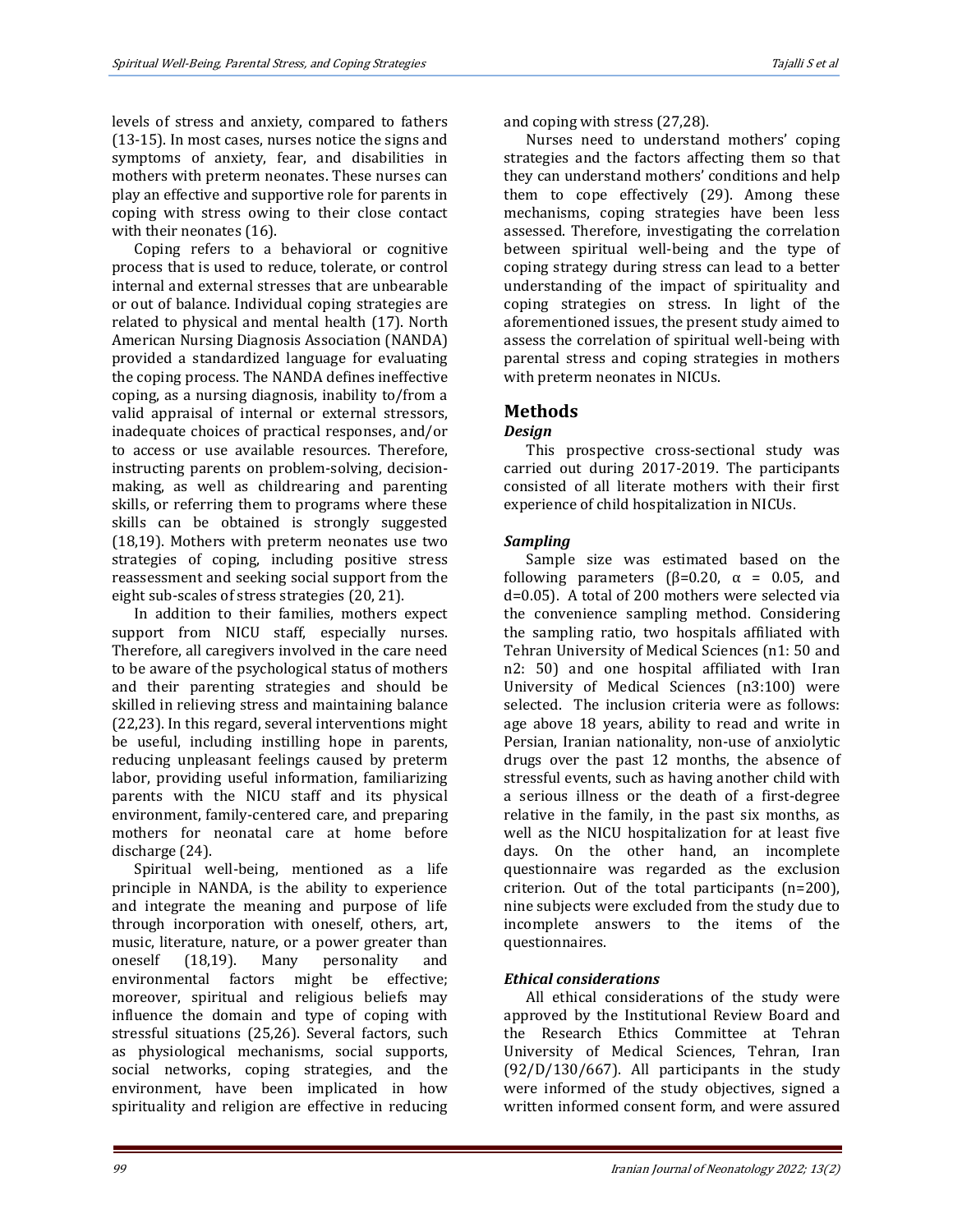of the confidentiality of their personal information and the voluntary nature of participation.

#### *Measurement*

After explaining the study goals, mothers answered the questionnaire. The research instruments included a socio-demographic questionnaire, Spiritual Well-being (SWB) Scale, Parental Stressor Scale: Neonatal Intensive Care, and ways of coping scale. Total sampling was conducted in 23 months. The socio-demographic questionnaire had two parts. Maternal items assessed age, average scores at school, literacy level, birth rank, cesarean or vaginal delivery, number of children, and job. Neonatal items investigated gestational age, duration of hospital stay, reason of hospitalization, and maternal stay with her neonate.

# *Spiritual Well-being Scale*

The spiritual well-being (SWBS) scale which was designed by Palutzian and Ellison in 1982 consists of 20 items that measure spiritual wellbeing in both religious and existential dimensions (30). All items of the scale are rated on a six-point Likert scale, ranging from  $1 =$  exactly agree' to  $6$ = exactly disagree'. Summing the responses yields a score ranging from 20-120, and higher scores indicate greater SWB. Spiritual health is divided into three levels: low (20-40), moderate (41-99), and high (120-100). The test-retest reliability of the SWBS was assessed by Palutzian and Ellison (30). The Cronbach's alpha of the items in total, as well as religious and existential dimensions, were obtained at 0.93, 0.91, and 0.91 respectively. Soleimani et al. have validated the Persian version of the SWBS through the content validity method and reported a total variance of 50.65% and the Cronbach's alpha of 0.70 for the total scale(30,31). In the present study, Cronbach's alpha of the SWB scale was calculated at 0.88.

# *Parental Stress Scale*

The Parental Stress Scale (PSS), which was designed by Miles & Funk & Carlson 1993(32), has 22 items that measure the parental perception of stressors arising from the physical and psychosocial environment of NICUs. All items of the scale are answered on a six-point Likert scale, ranging from  $0 = no$  stress' to  $5 =$  extremely stressful'. Summing the responses yields a score ranging from 22-110, with higher scores signifying more stress. The Parental Stress Scale is divided into three levels: low (22-54), moderate (55-82), and high levels (83-110). The Cronbach's

alpha was 0.81 and the Content Validity Index was 0.93(32,33). The Cronbach's alpha of the PSS was 0.90.

# *Ways of Coping Scale*

The ways of coping scale which was developed by Folkman and Lazarus in 1988 contains 66 items that assess ways of coping. All items of the scale are rated on a four-point Likert scale, ranging from '0=never' to '3=always'. Summing the responses yields a score ranging from 0-198. The questionnaire measures eight coping strategies that are divided into two categories: planful problem solving (Seeking social support, accepting responsibility, planful problem solving, and positive reappraisal) and emotional-oriented strategies (confronting coping, distancing, escapeavoidance, and self-controlling). Aghayousefi et al. have validated the Persian version of this scale and the Cronbach's alpha of the scale was 0.80 for the total scale (34,35). In this study, the Cronbach's alpha of this scale was calculated at 0.80.

# *Data Analysis*

Data analysis was performed in SPSS software (version 22). Descriptive statistics (mean, frequency, and percentage) were calculated. The Kolmogorov-Smirnov test was used to determine the normal distribution of variables. Pearson correlation coefficient was used to examine the correlation between the variables. A p-value of less than 0.05 was considered significant in all tests.

# **Results**

A total of 200 mothers with preterm neonates participated in this correlational study. Nonetheless, 191 questionnaires were completed and returned (participation rate of 95.5%). Based on the findings, the minimum, maximum, and mean ages of mothers were 18, 40, and 27.64

**Table 1.** Demographic Descriptive Statistics across Participants

| al titipants          |                      |                  |  |
|-----------------------|----------------------|------------------|--|
| Variable              | Mean±SD              |                  |  |
| Maternal Age(year)    | $27.64 \pm 5.02$     |                  |  |
| Gestational Age(week) |                      | $35.22 \pm 3.62$ |  |
|                       |                      | N(%)             |  |
|                       | Housewife            | 149 (78%)        |  |
| Job                   | Others               | 42 (22%)         |  |
|                       | Total                | 191 (100%)       |  |
|                       | Primary school       | 12 (6.3%)        |  |
|                       | Diploma              | 29 (15.2%)       |  |
| Level of              | High school diploma  | 92 (48.2%)       |  |
| Education             | College              | 27 (14.1%)       |  |
|                       | Postgraduate college | 37 (16.2%)       |  |
|                       | Total                | 191 (100%)       |  |
|                       |                      |                  |  |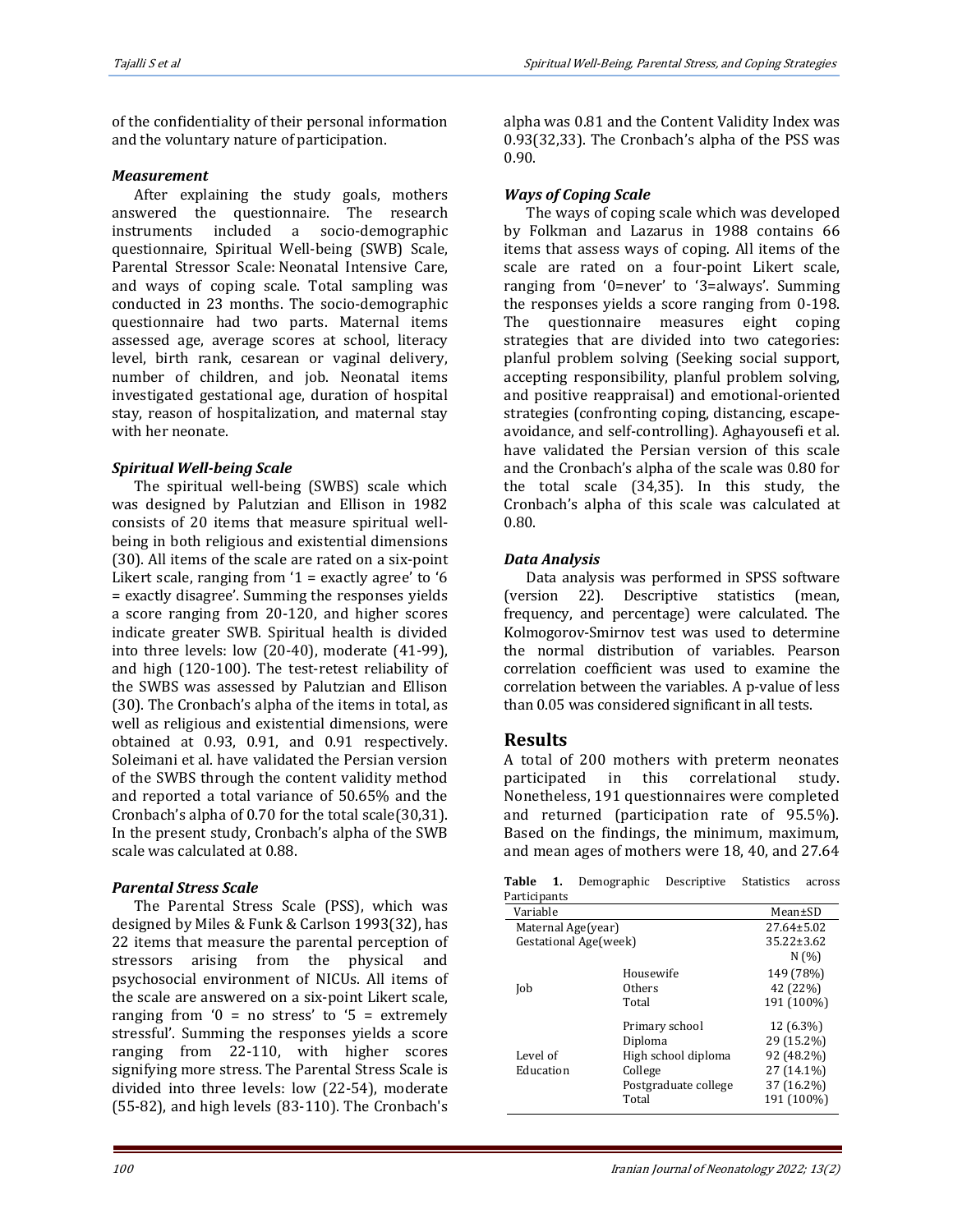(SD =5.02) years, respectively. The majority of them (49.9%) were within the age range of 25-30 years, and 83.77% of the participants had no history of infertility. The majority of neonates (57.86%) stayed at the hospital between 5-10 days. Participants' characteristics are presented in Table 1.

The results demonstrated that 46.6% and 53.4% of mothers had moderate and high levels of SWB, respectively. The SWB scale data analysis revealed that the mean scores of existence and religion domains were 46.03±7.15 and 53.30±7.33, respectively. As displayed in Table 2, seeking social support and the scale of positive reappraisal were used more frequently by mothers, as compared to other subscales. In addition, the planful problem-solving strategy  $(46.02 \pm 11.46)$  was utilized more frequently, in comparison with the emotional-driven coping strategy (30.138±11.17).

The results also revealed that the religion domain correlated positively with planful problem-solving strategies and negatively with emotional-driven coping strategies (r=0.439\*\*; P≤0/000 and r=-0.420<sup>\*\*</sup>; P≤0/000). Moreover, the existence domain had a significant negative correlation with emotional-driven coping strategies (r=-0.322\*\*; P≤.0/000). Furthermore, SWB and planful problem-solving had a significant positive correlation (r =0.280\*\*; P≤0.000). The SWB also had a significant positive correlation with seeking social support (r =.523\*\*; P<.000) (tables 3 and 4).

| Coping strategies        | Mean $\pm$ SD    |
|--------------------------|------------------|
| Confrontive coping       | $1.05 \pm 0.43$  |
| Distancing               | $1.348 \pm 0.44$ |
| Self-controlling         | $1.589 \pm 0.46$ |
| Escape avoidance         | $0.892 \pm 0.39$ |
| Accepting responsibility | $1.73 \pm 0.5$   |
| Planful problem solving  | $1.816 \pm 0.47$ |
| Positive reappraisal     | $2.131 \pm 0.47$ |
| Seeking social support   | $2.276 \pm 0.51$ |
| Total                    | 76.158±20.84     |
|                          |                  |

**Table 3.** Correlation of spiritual well-being with parental stress and way of coping strategy

|                        |                 | .                                |                                  |
|------------------------|-----------------|----------------------------------|----------------------------------|
|                        | Parental Stress | emotional-driven coping strategy | Planful problem-solving strategy |
|                        | $r = 0.050$     | $r = -0.41$                      | $r = 0.280**$                    |
| Spiritual Well-Being   | $P \le 491$     | $P \le 0/000$                    | $P \le 0.000$                    |
| Existence domain       | $r = 0.060$     | $r = -0.322**$                   | $r = 0.069$                      |
|                        | $P \le 0.409$   | $P \le 0.000$                    | $P \le 0.343$                    |
|                        | $r=0.032$       | $r = -0.420**$                   | $r=0.439**$                      |
| Religion domain        | $P \le 0.662$   | $P \le 0.000$                    | $P \le 0.000$                    |
| <b>Parental Stress</b> |                 | $r = 0.138$                      | $r=0.145*$                       |
|                        |                 | $P \le 0.058$                    | $P \le 0.045$                    |
|                        |                 |                                  |                                  |

 $*P<0.05$   $*P<0.01$ 

**Table 4.** Correlation of spiritual well-being with parental stress and way of coping strategy subscales

|               | Self-<br>controlling | Escape<br>avoidance | Distancing   | Confrontive<br>coping | Positive<br>reappraisal | Planful<br>problem<br>solving | Accepting<br>responsibility | Seeking<br>social<br>support |
|---------------|----------------------|---------------------|--------------|-----------------------|-------------------------|-------------------------------|-----------------------------|------------------------------|
| Spiritual     | $r = -0.31$          | $r = -0.521**$      | $r = -130$   | $r = -281**$          | $r = 318**$             | $r = 0.080$                   | $r = -0.040$                | $r = 423**$                  |
| Well-Being    | P < 670              | P < 000             | P < 0.073    | P < 000               | P < 000                 | P < 271                       | P < .581                    | P < 000                      |
| Existence     | $r = -0.134$         | $r=-.403**$         | $r = -0.083$ | $r = -0.139$          | $r = 152*$              | $r = -0.39$                   | $r = -171*$                 | $r = 247**$                  |
| domain        | P < 066              | P < 000             | P < 253      | P < 0.55              | P < 0.36                | P < .596                      | P < 018                     | P < 001                      |
| Religion      | $r = 0.077$          | $r = -0.546**$      | $r = -154*$  | $r = -372**$          | $r = 426**$             | $r = 182*$                    | $r = 0.094$                 | $r = 523**$                  |
| domain        | P < 295              | P < 000             | P < 0.33     | P < 000               | P < 000                 | P < 012                       | P < 194                     | P < 000                      |
| Parental      | $r = -061$           | $r = 0.027$         | $r = 224**$  | $r = 151*$            | $r = -023$              | $r = 253**$                   | $r = 154*$                  | $r = 0.027$                  |
| <b>Stress</b> | P < 403              | P < 707             | P < 002      | P < 0.37              | P < 748                 | P < 000                       | P < 0.034                   | P < .716                     |

 $*P<0.05$   $*P<0.01$ 

# **Discussion**

The present study assessed the correlation of spiritual well-being with parental stress and coping strategies in Iranian mothers with preterm newborns hospitalized in NICUs. The obtained results indicated that mothers' level of SWB was high and the religion domain had a higher score, compared to the existence domain. The two items of "feeling connected to God" and "feeling the future unknown" had the highest and lowest scores on the SWB scale, respectively. This research supported the previously conducted studies (36,37). Seyed Fatemi et al. presented that the statement:" I believe God loves me and is always watching me" had been used more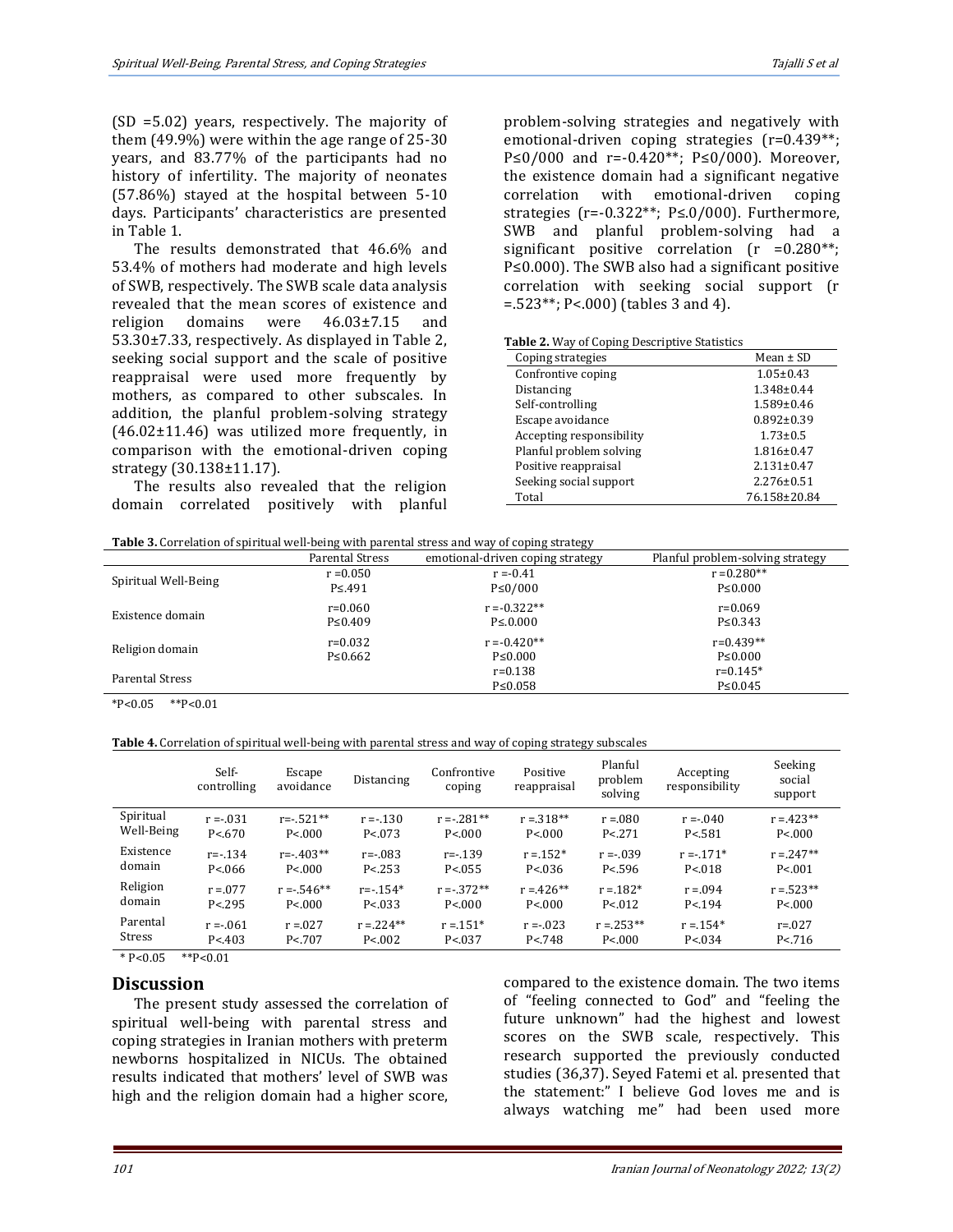frequently by Iranian adults with cancer. They concluded that the religion domain was more effective than the existence domain in SWB (38,39).

Spiritual health is one of the important basic aspects of health; therefore, the health care team should have a clear and common understanding of this concept (40). Spiritual and cultural diversities should be considered during holistic care and educational sessions on spirituality should be included in the training programs of registered nurses (41,42). Nevertheless, Brelsford and Doheny concluded that parents without religious or spiritual views are capable of effective care of their neonates and reported no change in their religious or spiritual beliefs (43).

Brelsford and Doheny mentioned that the parents who do not engage in spiritual and religious practices may not necessarily cope better but might consider their challenges in life as a result of not engaging in such practices (43). Taking spiritual values much into consideration by Iranians might be justified by the country's religious context. In this regard, 98% percent of the Iranian population are Muslim, 90% of whom are Shia. In Iran, religion is merged into the culture and it is believed to have a critical role in their everyday lives (44). In the current study, mothers demonstrated moderate and high levels of stress. Mothers felt stressed while observing their neonates undergoing painful procedures. Jabraeili et al. and Woodward et al. demonstrated that neonatal painful procedures are the greatest stressors for mothers (45,46).

The results of this study pointed out that mothers used a planful problem-solving approach more frequently, as compared to other ways of coping. This result supports previous findings (47- 49). Sorato et al. concluded that positive reappraisal, seeking social support, accepting responsibility, and planful problem-solving strategies of coping were employed more frequently (50). Moreover, Harbitz et al. revealed that patients used planful problem-solving in situations they assumed hazardous (51).

Folkman and Lazarus indicated that if a person believes in the controllability of stress, he/she will use a planful problem-solving strategy; otherwise, he/she will use an emotional-driven coping strategy. Furthermore, in case of stress and social interaction, he/she often uses the planful problem-solving strategy, and the emotional-driven coping strategy is often utilized in dealing with health-related stress (17). When faced with the hospitalization of their neonates, people with different personalities may choose similar coping strategies. Based on the results of the current study, seeking social support is a more frequently utilized planful problem-solving strategy. This strategy reflects individual efforts to obtain informational, emotional, and concrete support. Furthermore, mothers expect information and social support from the caring staff; otherwise, one of the most important ways of coping will fail. Therefore, this result may improve professionals' understanding of parents' needs for information and support. The assessment of religious and spiritual experiences in parents' lives is a salient aspect in NICUs.

Safavi et al. indicated that there was an inverse significant correlation between spiritual intelligence and stress in patients with cancer undergoing chemotherapy (52). Wood et al. pointed to the fact that there was a negative correlation between SWB and post-traumatic stress disorder symptoms in United State (53). Moreover, Mihaljevic et al. suggested that there was a significant difference in the level of cortisol in participants with lower SWB, as compared to those with higher SWB in Croatia (54). In the current study, the inverse correlation between SWB and stress might be due to high levels of mothers' stress caused by their neonates' hospitalization. Furthermore, this can be related to different scales used to measure stress. In the present study, there was an adverse correlation between SWB and emotional-driven coping strategies.

Nevertheless, no significant correlation was observed between SWB and planful problemsolving strategy. A significant negative correlation was found between SWB and escape avoidance strategy. This result is in agreement with those reported by Roux et al. (55); nonetheless, Shah et al. and Das et al. concluded that there was no relationship between "escape avoidance" and SWB (56,57). The present study indicated that mothers with higher SWB could successfully manage their stress probably due to their hope and patience. The SWB has been directly associated with coping strategies.

Finally, there was no correlation between stress and the type of strategy being used. This is an adverse Folkman and Lazarus coping model. They reported that people with high levels of stress utilize an emotional-driven coping strategy, whereas those with low levels of stress make use of the planful problem-solving coping strategy (34).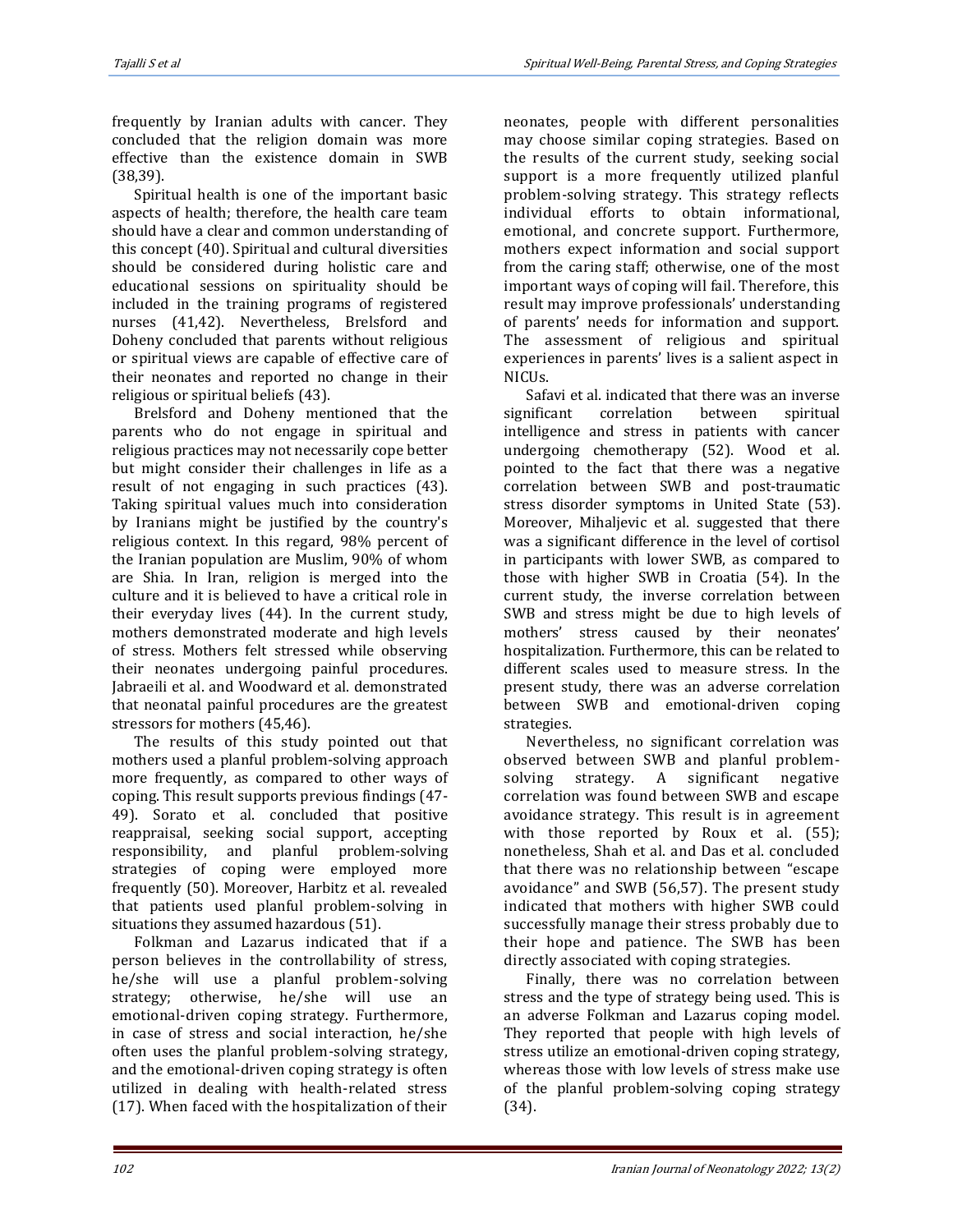#### *Implications for Practice*

It is believed that the selection of a specific coping strategy is related to one's cultural context and past personal experiences and might be experienced in some societies where individuals are exposed to multiple stressors. In such societies, the planful problem-solving coping strategy should be used to improve the chance of survival.

#### *Limitations and Recommendations*

The present study was conducted by a multidisciplinary team consisting of nurses and physicians. All participants were Muslim. Other religions can be different in their point of view. Therefore, it is recommended to perform correlational research on "religious affiliated'' and "non-religious affiliated'' groups. Moreover, the use of SWBS, parental stress, and ways of coping scales pose some limitations due to their probable bias while self-reporting. Furthermore, although mothers were reassured that their information would be kept confidential, some of them seemed to answer the questions incorrectly out of their fear of being considered irreligious.

#### **Conclusion**

Mothers with different spiritual health levels tolerate higher levels of stress and use the planful problem-solving coping strategy more frequently. Regarding the close interrelationship between mothers and the NICU staff, it is clear that the main source of social support for mothers is the NICU staff, especially nurses. Nurses can help mothers to cope with stress more quickly and efficiently by evaluating their parenting skills, as well as providing parents with useful and accurate information about their parental role in order to improve their neonate's condition. In addition, informational, instrumental, emotional, and social support can be effective. Moreover, regarding the significant correlation between the religious dimension of SWB and the planful problemsolving strategy, parents' spiritual and religious beliefs should be respected while their neonates are hospitalized at NICUs.

# **Acknowledgments**

We would like to express our deepest appreciation to all respected officials of Tehran University of Medical Sciences, the authorities of the educational centers relating to the study, especially the nurses who helped us to coordinate this project. The authors are also appreciating Reza Negarandeh Ph.D. and Hamid Haghani for

their cooperation in this study. This study was extracted from an MSc thesis in neonatal intensive care nursing at Tehran University of Medical Sciences.

# **Conflicts of interest**

The authors declare that they have no conflict of interest.

#### **Funding**

This study was funded and supported by the Nursing and Midwifery Care Research Center, Tehran University of Medical Sciences (TUMS)(Grant No: 25216).

# **Authors' contributions**

Design study: Maliheh Kadivar and Mohammad Ali Cheraghi, Data Gathering: Soraya Shojaee Jeshvaghanee and Saleheh Tajalli, Data Analysis: Marjan Kouhnavard, Preparation Manuscript: Maliheh Kadivar, Saleheh Tajalli, Marjan Kouhnavard, Critical Review Manuscript: Mohammad Ali Cheraghi and Naima Syed Fatemi.

#### **References**

- 1. Marlow N, Bennett C, Draper ES, Hennessy EM, Morgan AS, Costeloe KL. Perinatal outcomes for extremely preterm babies in relation to place of birth in England: the EPICure 2 study. Arch Dis Fetal Neonatal Ed. 2014; 99(3):181-8.
- 2. Stoll BJ, Hansen NI, Bell EF, Walsh MC, Carlo WA, Shankaran S, et al. Trends in care practices, morbidity, and mortality of extremely preterm neonates, 1993-2012. Jama. 2015; 314(10):1039-51.
- 3. Blencowe H, Cousens S, Oestergaard MZ, Chou D, Moller AB, Narwal R, et al. National, regional, and worldwide estimates of preterm birth rates in the year 2010 with time trends since 1990 for selected countries: a systematic analysis and implications. Lancet. 2012; 379(9832):2162-72.
- 4. Axelin A. Parents as pain killers in the pain management of preterm infants. Department of Nursing Science; University of Turku: 2010.
- 5. Chawanpaiboon S, Vogel JP, Moller AB, Lumbiganon P, Petzold M, Hogan D, et al. Global, regional, and national estimates of levels of preterm birth in 2014: a systematic review and modelling analysis. Lancet Glob Health. 2019; 7(1):37-46.
- 6. Hoffmeyer B. Mothers' self-perceived spirituality and coping (Doctoral dissertation, Lamar University-Beaumont).
- 7. Kohan M, Borhani F, Abbaszadeh A, Sultan Ahmadi J, Khajehpoor M. Experience of mothers with premature infants in neonatal Intnensive Care Unit. Qual Health Res. 2012; 1(1):41-51.
- 8. Malakouti J, Jabraeeli M , Valizadeh S, Babapour J. Mothers' experience of having a preterm infant in the Neonatal Intensive Care Unit, a Phenomenological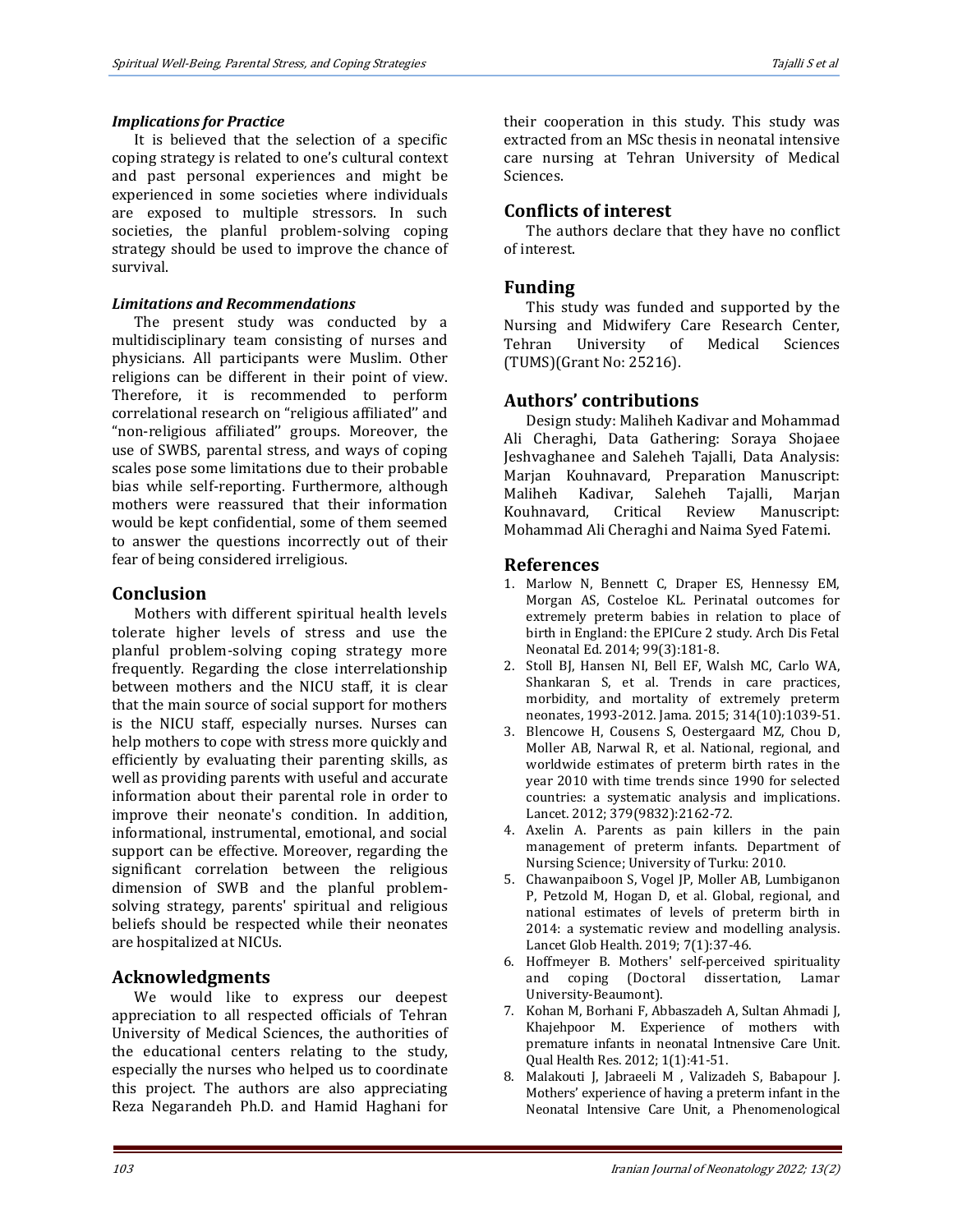Study. Iran J Crit Care Nurs. 2013; 5(4):172–181.

- 9. Bsiri-Moghaddam K, Basiri-Moghaddam M, Sadeghmoghaddam L, Ahmadi F. The concept of hospitalization of children from the view point of parents and children. Iran J Pediatr. 2011; 21(2):201-8.
- 10. Muscara F, McCarthy MC, Woolf C, Hearps SJ, Burke K, Anderson VA. Early psychological reactions in parents of children with a life threatening illness within a pediatric hospital setting. Eur Psychiatry. 2015; 30(5):555-61.
- 11. Popp JM, Robinson JL, Britner PA, Blank TO. Parent adaptation and family functioning in relation to narratives of children with chronic illness. J Pediatr Nurs. 2014; 29(1):58-64.
- 12. Obeidat HM, Bond EA, Callister LC. The parental experience of having an infant in the newborn intensive care unit. J Perinat Educ. 2009; 18(3):23-9.
- 13. Flacking R, Lehtonen L, Thomson G, Axelin A, Ahlqvist S, Moran VH, et al. Closeness and separation in neonatal intensive care. Acta Paediatr. 2012; 101(10):1032-7.
- 14. Nyström K, Axelsson K. Mothers' experience of being separated from their newborns. J Obstet Gynecol Neonatal Nurs. 2002; 31(3):275-82.
- 15. Shin H, White‐Traut R. The conceptual structure of transition to motherhood in the neonatal intensive care unit. J Adv Nurs. 2007; 58(1):90-8.
- 16. Nolan A, Lawrence C. A pilot study of a nursing intervention protocol to minimize maternal-infant separation after cesarean birth. J Obstet Gynecol Neonatal Nurs. 2009; 38(4):430-42.
- 17. Lazarus RS, Folkman S. Stress, appraisal, and coping. New York: Springer; 1984.
- 18. Herdman HT, Kamitsuru S, editors. NANDA international nursing diagnoses: definitions & classification. New York: Thieme; 2017.
- 19. Kaliampos A, Roussi P. Religious beliefs, coping, and psychological well-being among Greek cancer patients. J health psychol. 2017; 22(6):754-64.
- 20. Arzani A, Valizadeh L, Zamanzadeh V, Mohammadi E. Mothers' strategies in handling the prematurely born infant: a qualitative study. J Caring Sci. 2015; 4(1):13-24.
- 21. Galeano MD, Carvajal BV. Coping in mothers of premature newborns after hospital discharge. Newborn Infant Nurs Rev. 2016;16(3):105-9.
- 22. Lam J, Spence K, Halliday R. Parents' perception of nursing support in the neonatal intensive care unit (NICU). Neonatal Paediatr Child Health Nurs. 2007; 10(3):19.
- 23. Mok E, Leung SF. Nurses as providers of support for mothers of premature infants. J Clin Nurs. 2006; 15(6):726-34.
- 24. Verklan MT, Walden M, Forest S. Core curriculum for neonatal intensive care nursing. New York: Elsevier; 2020.
- 25. Kaliampos A, Roussi P. Religious beliefs, coping, and psychological well-being among Greek cancer patients. J Health psychol. 2017; 22(6):754-64.
- 26. Krägeloh CU, Chai PP, Shepherd D, Billington R. How

religious coping is used relative to other coping strategies depends on the individual's level of religiosity and spirituality. J Relig Health. 2012; 51(4):1137-51.

- 27. Koenig HG. Is religion good for your health? The effects of religion on physical and mental health. United Kingdom: Routledge; 2013.
- 28. Seybold KS, Hill PC. The role of religion and spirituality in mental and physical health. Curr Dir Psychol Sci. 2001; 10(1):21-4.
- 29. Doupnik SK, Hill D, Palakshappa D, Worsley D, Bae H, Shaik A, et al. Parent coping support interventions during acute pediatric hospitalizations: a metaanalysis. Pediatrics. 2017; 140(3):1-16.
- 30. Paloutzian RF, Ellison CW. Loneliness, spiritual wellbeing and the quality of life. Loneliness: A sourcebook of current theory, research and therapy. New York: John Wiley & Sons;1982.
- 31. Soleimani MA, Pahlevan Sharif S, Allen KA, Yaghoobzadeh A, Sharif Nia H, Gorgulu O. Psychometric properties of the Persian version of spiritual well-being scale in patients with acute myocardial infarction. J Relig Health. 2017; 56(6):1981-97.
- 32. Miles MS, Funk SG, Carlson J. Parental Stressor Scale: neonatal intensive care unit. Nurs Res. 1993; 42(3):148-52.
- 33. Mianaei SJ, Karahroudy FA, Rassouli M, Tafreshi MZ. The effect of Creating Opportunities for Parent Empowerment program on maternal stress, anxiety, and participation in NICU wards in Iran. Iran J Nurs Midwifery Res. 2014; 19(1):94-100.
- 34. Folkman S, Lazarus RS. Coping as a mediator of emotion. J Pers Soc Psychol. 1988; 54(3):466-75.
- 35. Agha Yusefi A, Dadsetan P, Ejeie J, Mansur M. The role of personal factors on coping strategies and effectiveness of coping therapy intervention on personal factors and depression. J Pers Soc Psychol. 2000; 4(16):347-70.
- 36. Cheraghi MA, Payne S, Salsali M. Spiritual aspects of end-of-life care for Muslim patients: experiences from Iran. Int J Palliat Nurs. 2005; 11(9):468-74.
- 37. Vafaei Fooladi A, Rassouli M, Yaghmaie F, Shakeri N. Assessing correlation between spiritual wellbeing and stress of mothers of hospitalized newborns in neonatal intensive care units. Iran J Nurs Res. 2015; 28(95):54-62.
- 38. Seyedfatemi N, Rezaie M, Givari A, Hosseini F. Prayer and spiritual well-being in cancer patients. Payesh. 2006; 5(4):1-10.
- 39. Sajadi M, Niazi N, Khosravi S, Yaghobi A, Rezaei M, Koenig HG. Effect of spiritual counseling on spiritual well-being in Iranian women with cancer: A randomized clinical trial. Complement Ther Clin Pract. 2018; 30:79-84.
- 40. Jaberi A, Momennasab M, Yektatalab S, Ebadi A, Cheraghi MA. Spiritual health: A concept analysis. J Relig Health. 2019; 58(5):1537-60.
- 41. Iranmanesh S, Tirgari B, Cheraghi MA. Developing and testing a spiritual care questionnaire in the Iranian context. J Relig Health. 2012; 51(4):1104-16.